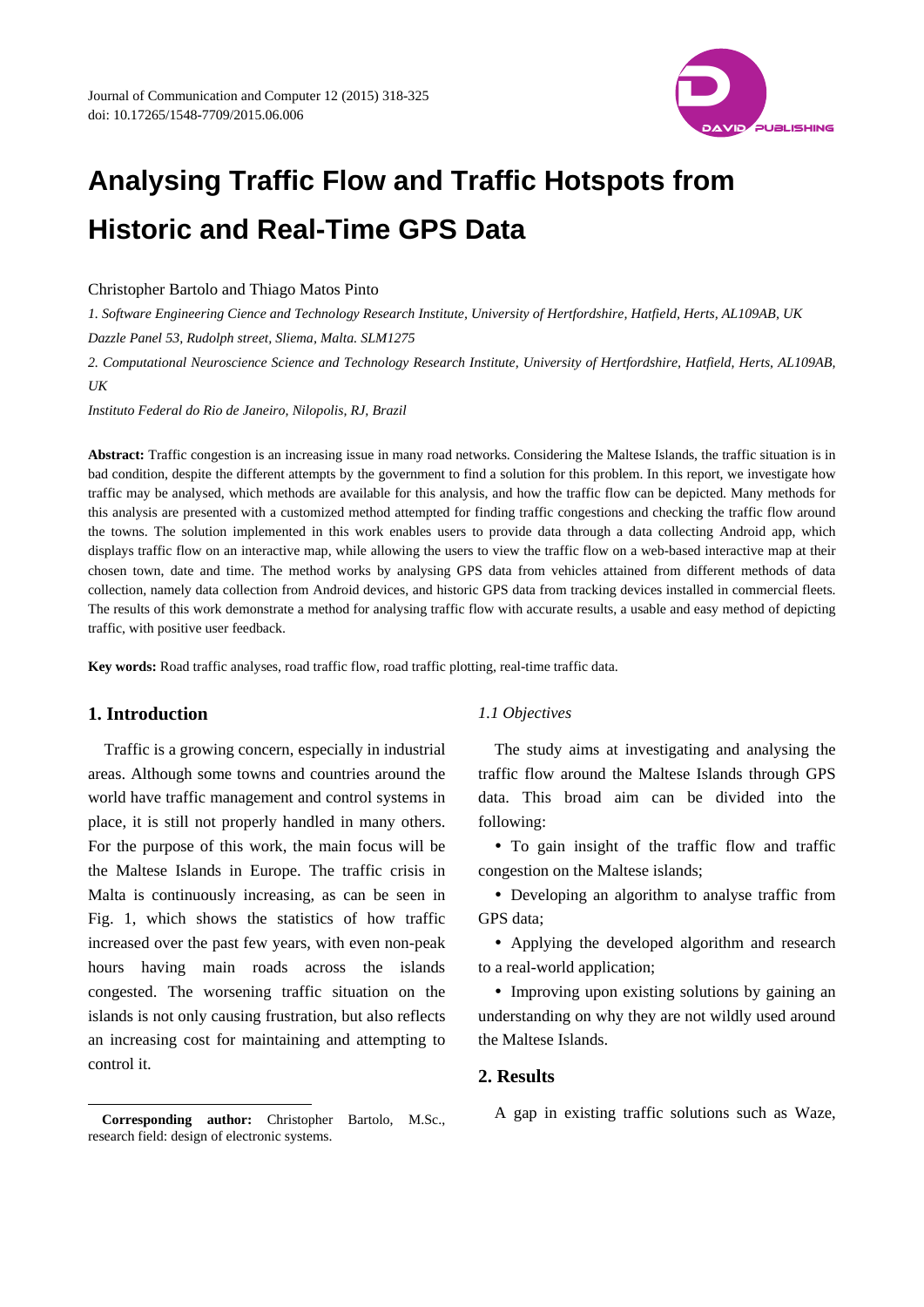

**Fig. 1 Increasing traffic in Floriana, Malta [1].** 

Google Maps, and Nokia was found due to missing capabilities of providing traffic information for many countries such as Malta. Another issue is due to the fact that people disable location services on their phones not to be tracked by any other entity, and also disable their internet functions due to limited data packages. Without the ability of data logging from many users, there is a lack of data that may cause issues in trying to analyse and display correct traffic information.

In our proposed solution, tFlow, the main information is based on historic information, and commercial tracking information. The advantages of basing the algorithms on these are that data collection is constant and accurate. Having said this, it does come with its own disadvantages. A lot of priority has been given to historic data, so there should be roads under construction for a long period, and once the roads are re-open, the traffic data may be incorrect until the historic information is updated.

The best way to implement this solution to work efficiently and present correct and accurate data that cover most roads is to get as many tracking companies to provide their data. Ideally the data are provided in real-time, as soon as it is logged, but recent historic data would be efficient enough to provide good information.

*2.1 How Is Traffic Flow Analysed and How Can GPS Data Be Analysed for Depicting and Analysing Traffic Flow and Congestion?* 

Traffic flow is analysed based on both historic and real-time data which is logged from mobile phones that grant permission and access to the traffic solution provider. Throughout this paper, we present different algorithms, tools and solutions, however what can be clearly understood, is that no solution is actually capable of presenting information on small countries such as Malta. Commercial solutions are fully based on the buyer providing tracking information of their fleet. One of the largest transport companies in Malta, Supreme Travel Limited, have a fleet of around 90 vehicles; which surely is not enough to efficiently and accurately plot traffic flow around the Maltese islands. The Maltese public transport has been going through very tough challenges over the past few years, and are not a reliable source of tracking data, especially when considering that a lot of traffic and traffic accidents have been caused by themselves; also it must be considered that they have a low speed limit policy, which will badly affect the mean speed. Having a continuous flow of large data sets from multiple tracking companies will help to establish accurate traffic flow results both historic and real-time. Should there be large vehicles as part of the data set, the mean speed might be affected slightly, but not enough to badly affect the data. A data collection app will assist mainly in real-time data analyses to capture one-off incidents in minor roads where commercial vehicles may not visit.

With regards to how the GPS data can be analysed to depict traffic information, existing research analyse GPS data based on entire road segments, making use of either map matching of Viterbi decoding. In tFlow, the solution experiments with a different method and a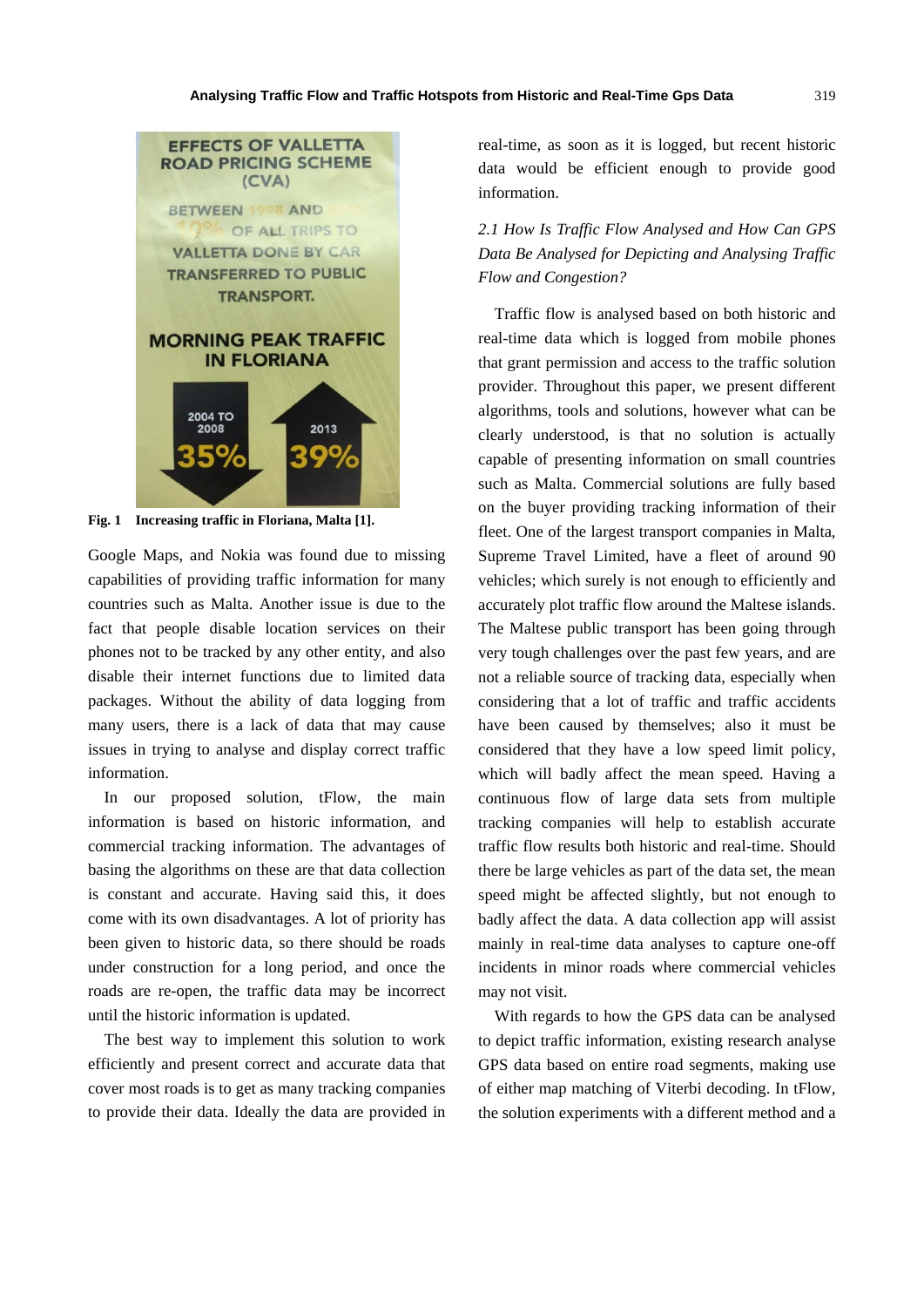positive result were achieved. tFlow iterates through different points along roads, which are fetched from Open Street Maps. For each point, data are matched within a short radius, decreasing problems of inaccurate GPS positions, and filtering out invalid data. The implementation assumes that the speed within the current point and the next point is on average, the same, and therefore gives the road segment the mean speed calculated for that point.

## **3. Methods**

An artefact was developed and implemented for this research. For fast development and a quick release from prototype to production, the Rappid Application Development methodology was used, which is explained below.

## *3.1 Rapid Application Development*

RAD (rapid application development) is a method of designing and implementing software. The concepts behind it have been known and practiced for many years in the past, but were not supported by many automated tools.

RAD is mainly based on three principles, these being joint teams with trained personnel from both the "development and functional user organizations", computer aided software tools to understand requirements and to assist in designing the requirements information which can then be re-used in the software engineering process, and an "iterative process for demonstrating the software to users as it is developed" [2].

The term RAD was coined by James Martin in the early 1990s and it was used to "distinguish the methodology from the traditional waterfall model for systems development". The aim behind this methodology is to decrease development time and to produce higher quality code and results. With this methodology comes "successive iteration, refinement, and an accelerated movement from a prototype to a production system" [3].

# *3.2 Algorithms*

Specific algorithms were developed and implemented for this research. While there are many different proposed algorithms which have already been researched such as that presented by Pankaj Vermaet. al., that presented by Daid Barth, Waze, Google, and Deepak Garget. al. [4-6], the idea behind the methods and iterations presented here are to identify if a different, altered method is applicable for the Maltese islands and possibly applicable also to other small countries; especially when considering that existing, commercial or free solutions do not cater for such small countries.

The first algorithm is used to fetch and construct a database of points forming the different roads around specific towns. An open source project that actively creates, maintains and distributes "free geographic data for the world" is Open Street Map [7]. By Nominatim API which is a "tool to search OSM data by name and address to generate synthetic addresses of OSM points" [8], we are able to retrieve the necessary data, process it and temporarily store it to be able to extract the information needed for this research. The data are stored in separate MySql tables, one table storing the name of the road, town, and its unique ID, another table storing the street's unique ID and the list of points forming that street. After analyzing this data, it was found that most points are shared by multiple streets, so by combining the data into only "unique points", improved speeds and results were able to be obtained for the next algorithm. This can be seen in Fig. 2.

The second algorithm was developed fully in MySql. The idea behind this algorithm was to iterate through every point obtained in the previous algorithm, and match it with the GPS data within a 20 meter radius. The matched data are divided into four segments by angle of direction, and the average speed for each segment is obtained. This can be seen in Figs. 3 and 4.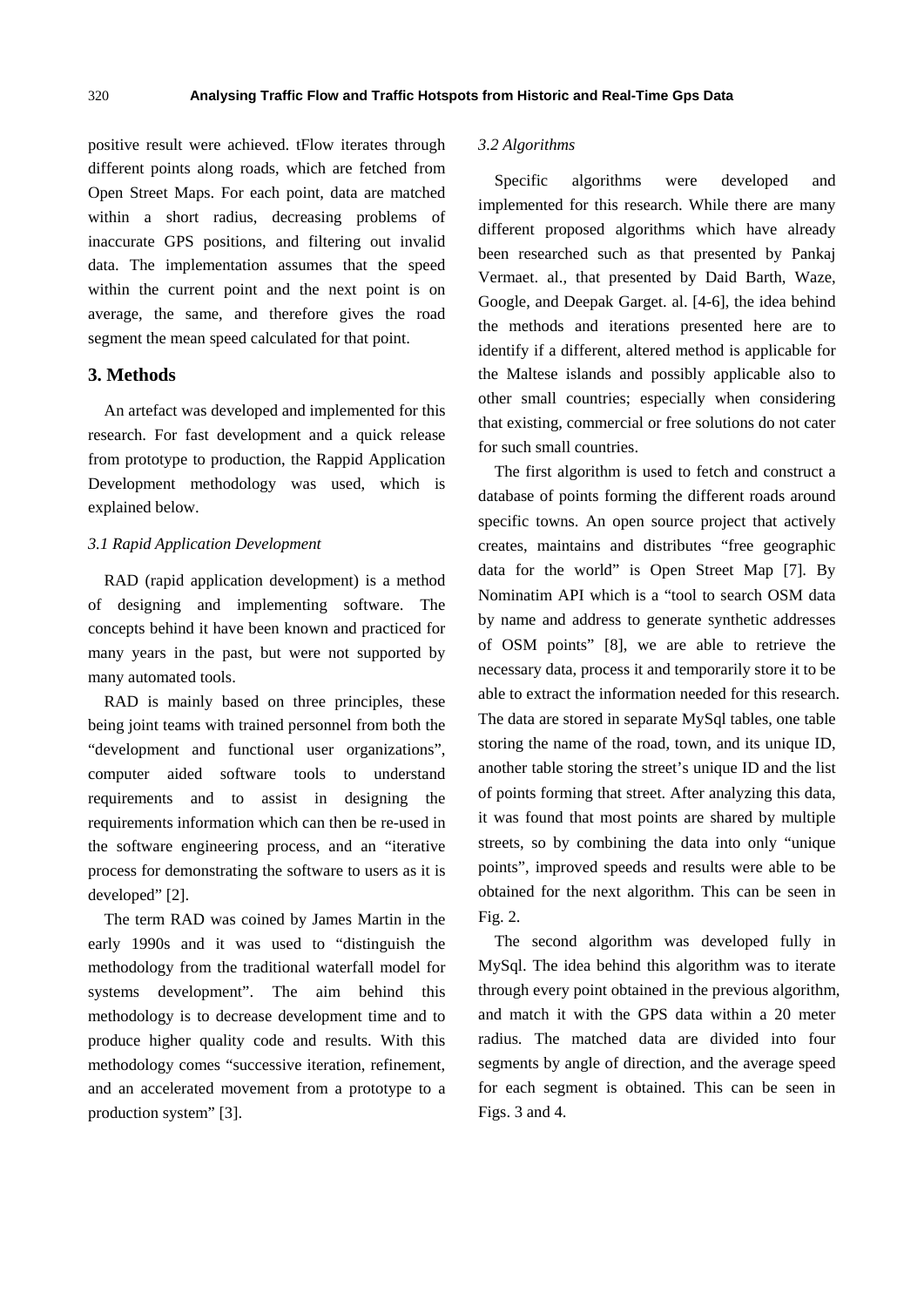| Create new waypoint data (function create WayData)                            |
|-------------------------------------------------------------------------------|
| Set limit to x                                                                |
| Fetch list of points which do not have a street name                          |
| For each point do                                                             |
| Get possible matches for point from the Nominatim API                         |
| For each match do                                                             |
| Insert match into database with information of street name, town, and country |
| Parse geoJson given by Nominatimand iterate through                           |
| Calculate angle and matching segment                                          |
| Insert node into database                                                     |
| If count of points not reached, call again function create WayData            |

#### **Fig. 2 Creating way point data.**

```
SELECT
 AVG(assetSpeed) AS speed,
 assetHour AS hour,
 assetDay,
 assetMonth,
 assetYear,
 DAYOFWEEK(assetLastUpdate) AS dow
FROM
 \sqrt{2}SELECT
  \astFROM
 assethistory_main
 WHERE
 assertSegment = 1AND assetSpeed > 5
 AND assetPointLat BETWEEN $latitude-0.001 AND $latitude+0.001
 AND assetPointLon BETWEEN $longitude-0.001 AND $longitude+0.001
 AND
MBRCONTAINS
  \overline{(}LINESTRING
     \left(POINT (
          $latitude + (20/1000) / 111.1,
          $longitude + (20/1000) / (111.1 / COS(RADIANS($latitude)))
         ),
      POINT (
          $latitude - (20/1000) / 111.1,
          $longitude - (20/1000) / (111.1 / COS(RADIANS($latitude)))
         \mathcal{I}\mathcal{L}pt
  \mathcal{E})t1GROUP BY assetYear
 assetMonth,
 assetDay,
 assetHour;
```
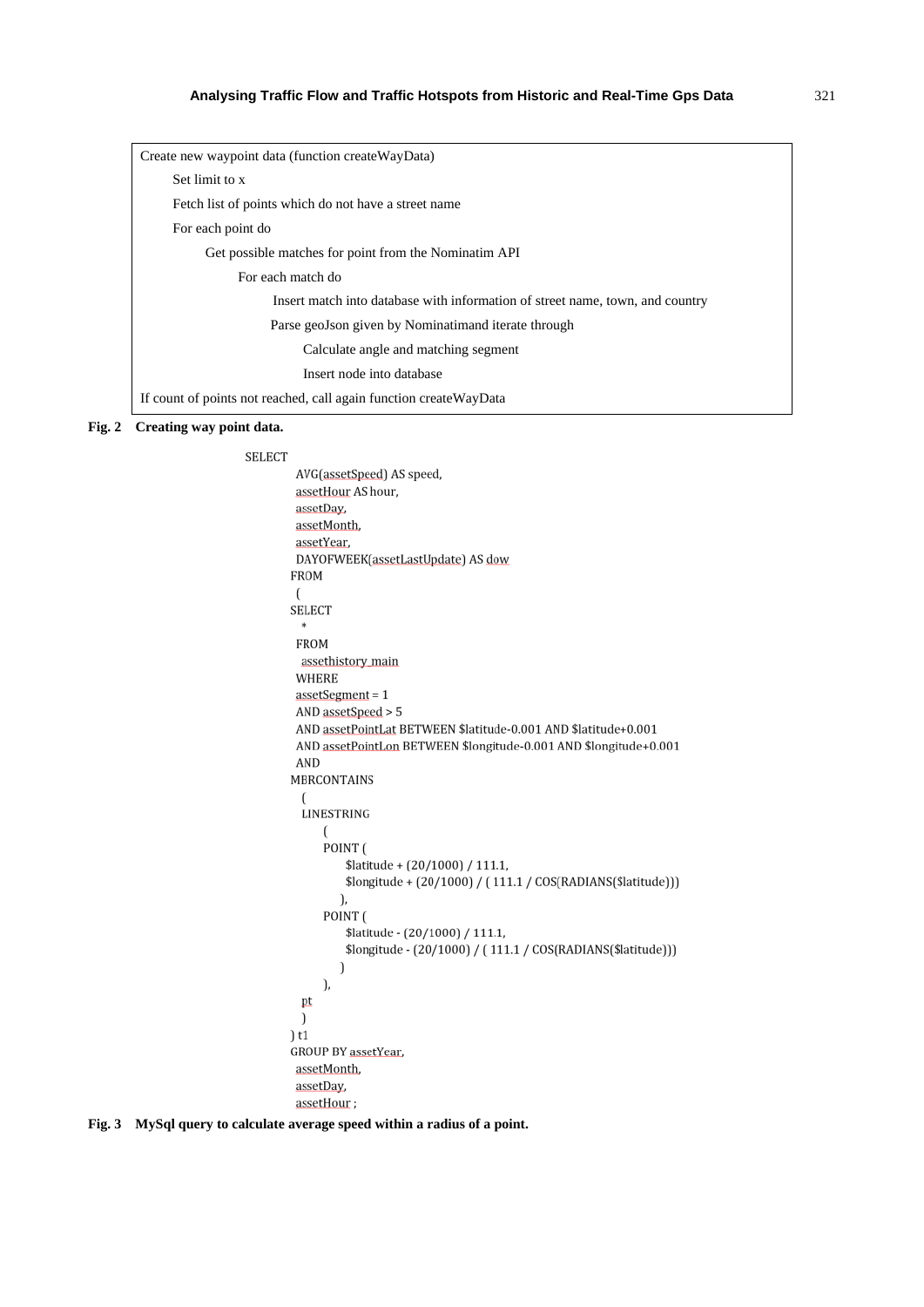| Fetch all speed data                                                                                |
|-----------------------------------------------------------------------------------------------------|
| For each record do                                                                                  |
| Fetch matching nodes from database                                                                  |
| Compress nodes into a single node based on highest occurance                                        |
| Generate code for similar nodes, and update database with new code                                  |
| Insert the average speed in km/hr into the database with the code, day of week, month, day and hour |

**Fig. 4 The code to store the resulting data from the average speed by segment by point.** 

# **4. Implementation**

# *4.1 System Breakdown*

The system has been developed having the following in place:

- Interactive Mobile Map;
- Activity Recognition;
- Location Handler;
- Traffic Painter:
- Interactive Web Map;
- Web map-traffic plotter;
- Analyser;
- Logger.

A personal Android phone was used for the development of tFlow. The mobile used was a Google Nexus 5, manufactured by LG, with an Android version of 5.1. The location and activity recognition services provided by Android will be used to achieve our needs. The 3G connection provided by the device will be used to connect to the server.

#### *4.2 Interactive Mobile Map*

The interactive map allows users to drag the map around to view their preferred locations. The traffic layer is also painted over the interactive map using the APIs provided by the map provider, with the most important function in this case being the polyline function.

#### *4.3 Activity Recognition*

This feature analyses the device accelerometer and GPS information to determine whether the user is walking, driving, or standby. This information is gathered by Android itself, and a listener is used in the tFlow application that makes use of this information so that GPS location and speed is logged back to the server while the vehicle is driving.

Using the Android Activity Recognition API proved to be problematic, with the activity close to never being recognised correctly. This caused issues for acquiring proper information for the purpose of this project.

# **5. Traffic flow Display**

Android—On receiving the town name the "traffic painter" compares the current plotted traffic location by town. Should the town name received be different, the application communicates with the server to retrieve the traffic analytics. On receiving the processed data from the server, the traffic painter iterates over the traffic records, and paints the lines with colours according to the average speed matched to the point.

Web Interface—The web interface takes user input with the town name, day of the week, and the hour. This is then used to filter the data in the database, and the road points are matched to the traffic information stored in the database. These points are then plotted on the interactive map as a layer on top of the map.

Plotting the road points and joining them together proved to be quite a difficult task. The process involved is described below:

 The previous received point, and the current received point are compared. If the distance between these two is greater than 200 meters, the points are not joined, but considered as two separate roads;

 When two points are considered to be on the same road, the speed of the previous point is taken as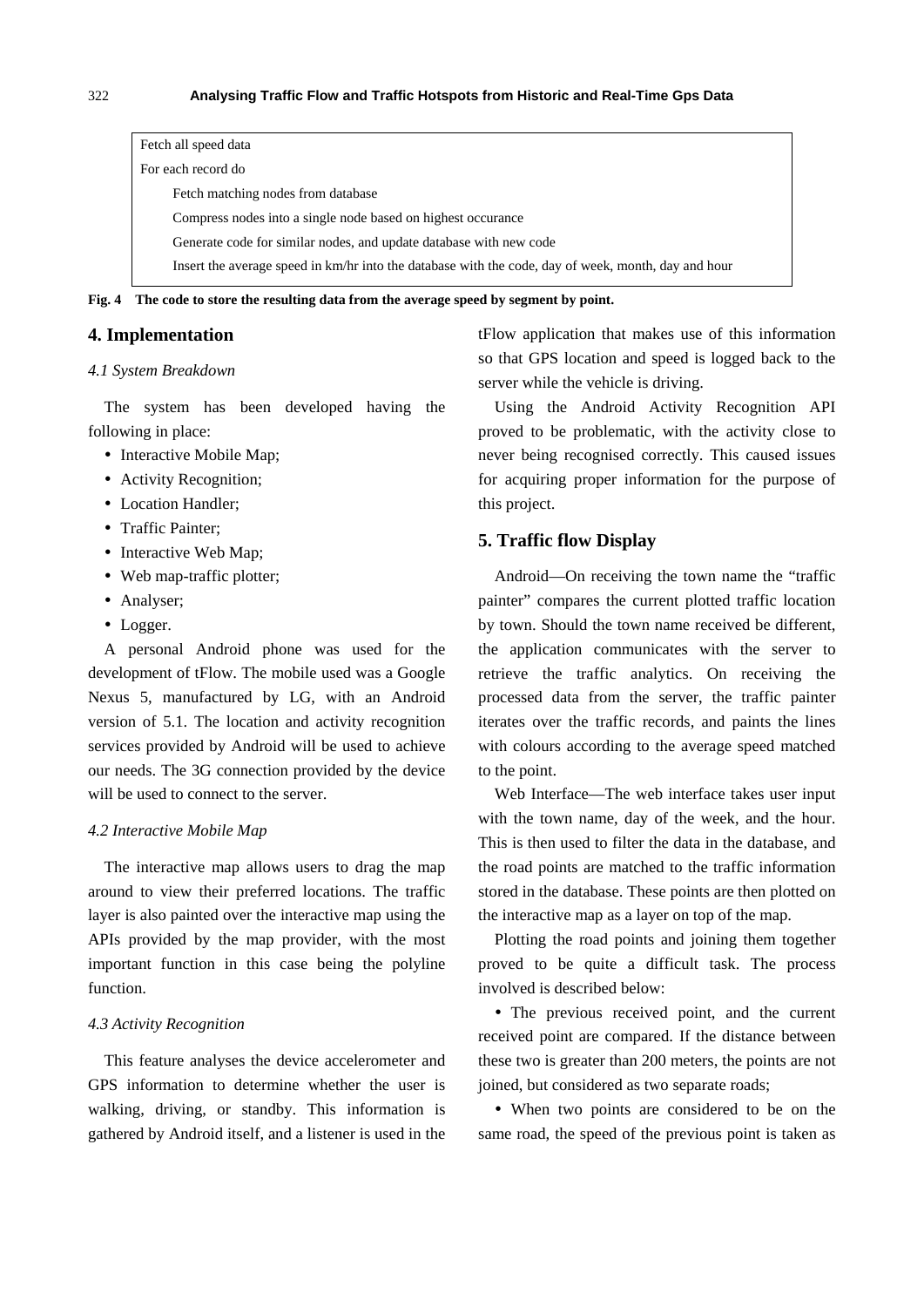the speed between the two points, and the two points are joined by a line filled with that colour;

 When the two points cannot be joined either because the current point has invalid data, missing data or unaccepted speed results, the first idea was to ignore the current point, and join the previous point with the next. However this may cause a "jump" to show, badly plotting the roads;

• If the current point is ignored due to Step 4, the fix for the "jump" is applied. This still sets the current point as the previous point, but colours it as transparent, so the "jump" is not visible, and the lines are plotted accurately over the roads.

# *5.1 Analyser*

The analyser algorithm is the essence of the tFlow solution. It has four main functions, these being road point fetching, historic data processing, real-time data processing and traffic plotting.

#### *5.2 Road Point Fetching*

The first step of the analyser process is fetching all the roads around Malta, and storing them for matching. Each road is referred to as a way, and each way is made up of a set of nodes which are linked together in a specific order. This information is retrieved from Open Street Maps, which had a lot of missing information such as town boundaries. To fix this, the author took the time to contribute data to OSM by drawing and setting the town names and boundaries. After this process, the data were deleted and re-downloaded and processed. While processing the points, the angle between the nodes is calculated and stored. The angles are also put through a function which analyses in which segment the angle falls in.

#### *5.3 Historic Data Processing*

Three months of anonymous historic GPS position data were provided to the author by a tracking company which wishes to remain anonymous. This data consisted of GPS coordinates, speed, direction angle, ignition status, movement status, date and time. The historic data process is made up of the following steps:

• If and record contains invalid data, or speed is less than 5km/hr, delete it;

 The time and date are altered and moved to two separate fields as "day of week" and "hour";

 The direction angle is calculated and changed to show the segment number as one, two, three or four;

 For each road, the nodes are fetched in an ascending order;

 Each node is queried for the historic data within a short radius, facing the same direction/segment. The average speed is calculated for each "day of week" and "hour";

 Each unique node is given a unique ID, and all matching nodes in the same segment are given the same ID;

• The ID is stored in a table, with the average speed, day of week, and hour.

# *5.4 Traffic Plotting*

Analysing a large amount of historic data (amounting to over 31million records) required a lot of processing power, and was taking several hours to complete. A lot of time was spent creating the steps presented above, while also designing and optimising the MySQL tables and MySQL queries to be able to achieve a processing time of less than 2 hours.

### *5.5 Real-Time Data Processing*

Real-time data processing goes through the same steps as the historic data processing, but with a smaller data set.

## *5.6 Traffic Plotting*

The traffic plotter provides traffic flow information by giving a list of points, with a colour assigned to each point. The steps are below:

- The user inputs the town, day of week, and hour;
- The roads belonging to the select town are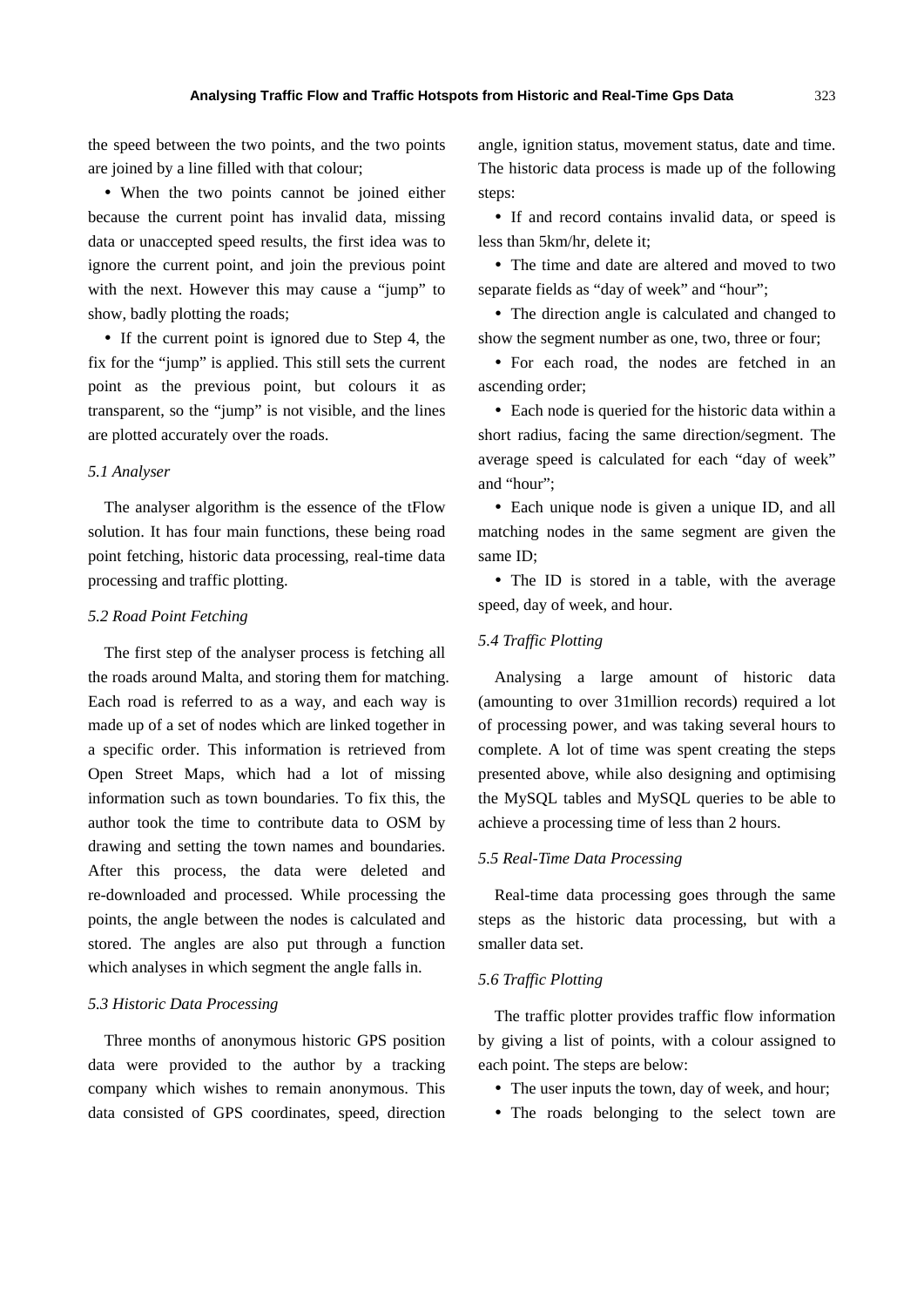fetched;

• The road list is iterated;

• For each road, all the nodes are fetched;

• For each node, a MySQL query is executed. This query fetches the speed assigned to the node by segment, hour and day of week;

 The node is assigned a colour based on the average speed, using the following legend:

(1) If average speed is 0 (possibly invalid, or heavy traffic congestion), colour is black;

(2) If average speed is between 1 and 14km/hr, colour is red;

(3) If average speed is between 15 and 24km/hr, colour is orange;

(4) If average speed is between 25 and 34km/hr, colour is yellow;

(5) If average speed is between 35 and 49km/hr, colour is blue;

(6) If average speed is between 50 and 64km/hr, colour is green;

(7) If average speed is greater than 64km/hr, colour is bright green.

## **6. Conclusions**

Throughout this research the main focus was placed on understanding and analysing traffic based on GPS data by using road points rather than road segments, how traffic may be plotted with Malta at the base of the concept. Traffic is a major growing concern, and the Maltese government seems not to be close to finding a sustainable solution. The first point obvious point which comes to mind, is that the government continuously starts new road demolition and construction projects without first finishing off those which are still pending. An example of this is a few months ago, when one of the major roads of Malta, the coast road, was demolished, while another major project concerning a major road and roundabout, which was quite close, in Msida, was also started. At the same time, a bypass from Birkirkara to Mosta was also under maintenance, and a road which links

Bugibba to the coast road, was and still is under maintenance. While a traffic flow analyses will provide an idea to both personal users and commercial fleet operators to how they should plan their trips and routes, it is still necessary for the core causes of traffic to be tackled.

Another major issue which is proving to be very difficult for the government, is the terrible and failed change-over of the public transport during the last few years. Although the operator has been once again changed this year, 2015, people still do not trust the public transport, and the use of personal vehicles is increasing while the use of public transport has decreased greatly. Car pooling appears to also be a rare situation in Malta, and close to no initiative is being given or placed for it, neither for car sharing, cycling, or walking for short distances.

Traffic accidents are very common, and constantly increasing, and most of the blame can be placed on road rage and driving frustration. With the use of proper traffic management and analyses, preparations and safeguards can be put in place. With the use of tFlow, and the possible future enhancements, traffic can be better controlled and understood. Claims caused by badly maintained roads can be reduced, and one-off traffic congestions may be found and taken care of faster. Apart from this, making use of the historic traffic analyses performed by tFlow, traffic hotspots can be found, urging the proper authorities to investigate and find the causes of such congestions.

## **References**

- [1] Msida. 2015. "I Am Traffic: Impact and Cost of Road Traffic In Malta." *Institute for Climate Change and Sustainable Development*.
- [2] Harris, J. B., Eichorn, F. L., Goodwin, D. L., and Henson, J. L. 1997. "Use of Rapid Application Development Techniques: Designing that Staff Resource Tracking Tool." *Logistics Management Institute*.
- [3] Agarwal, R., Prasad, J., Mohan, T., and Lynch, J. 2000. "Risks of Rapid Application Development." Presented at the Communications of the ACM.
- [4] Barth, D. "The Bright Side of Sitting in Traffic: Crowdsourcing Road Congestion Data." [Online].